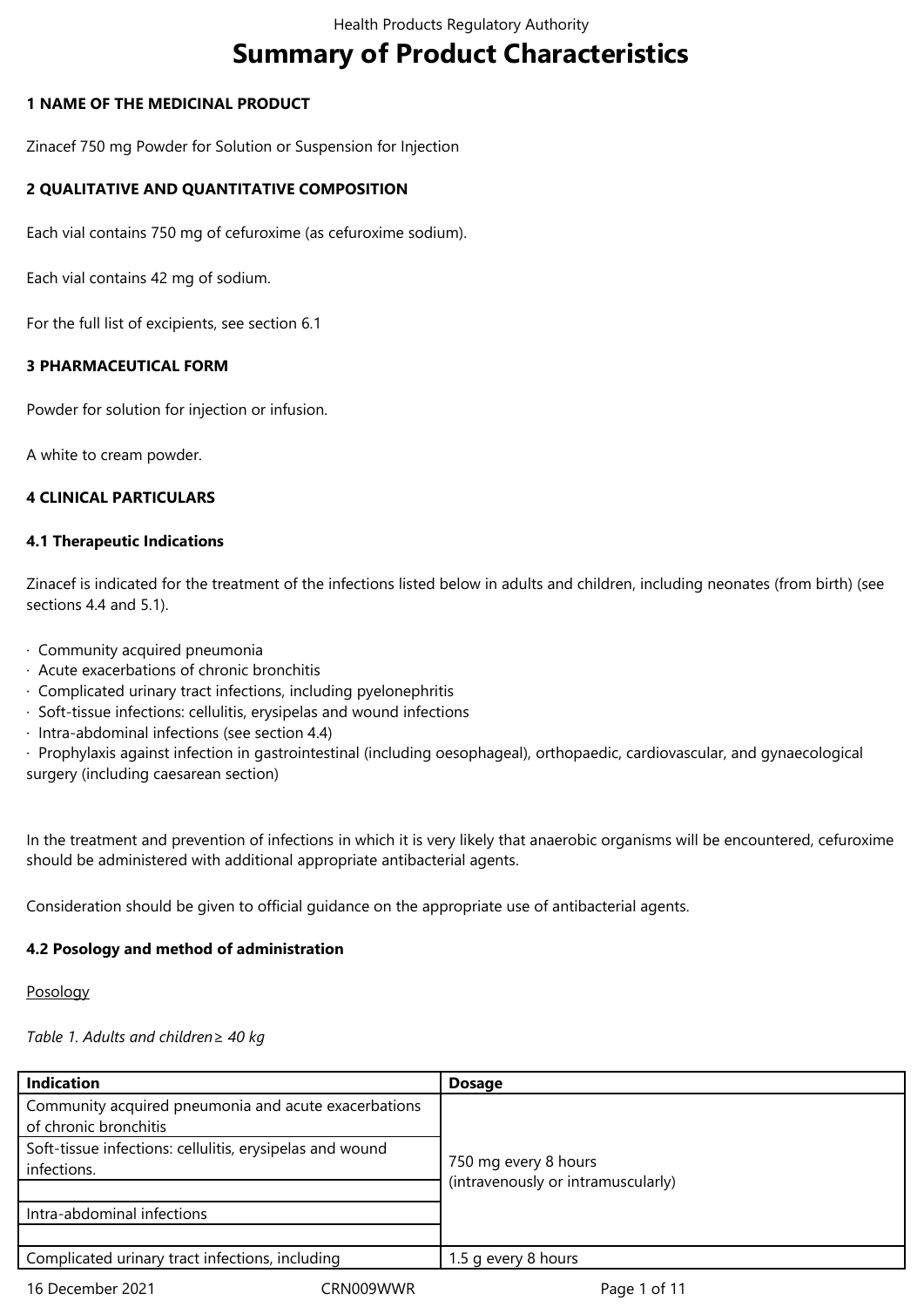# Health Products Regulatory Authority

| pyelonephritis                                            | (intravenously or intramuscularly)                           |
|-----------------------------------------------------------|--------------------------------------------------------------|
| Severe infections                                         | 750 mg every 6 hours (intravenously)                         |
|                                                           | 1.5 g every 8 hours (intravenously)                          |
|                                                           |                                                              |
| Surgical prophylaxis for gastrointestinal, gynaecological | 1.5 g with the induction of anaesthesia. This may be         |
| surgery (including caesarean section) and orthopaedic     | supplemented with two 750 mg doses (intramuscularly) after 8 |
| operations                                                | hours and 16 hours.                                          |
| Surgical prophylaxis for cardiovascular and oesophageal   | 1.5 g with induction of anaesthesia followed by 750 mg       |
| operations                                                | (intramuscularly) every 8 hours for a further 24 hours.      |

*Table 2. Children < 40kg*

|                                                                        | Infants and toddlers > 3 weeks and<br>children < 40 kg                                         | Infants (birth to 3 weeks)                                                                |
|------------------------------------------------------------------------|------------------------------------------------------------------------------------------------|-------------------------------------------------------------------------------------------|
| Community acquired pneumonia                                           |                                                                                                |                                                                                           |
| Complicated urinary tract infections, including<br>pyelonephritis      | 30 to 100 mg/kg/day (intravenously)                                                            |                                                                                           |
| Soft-tissue infections: cellulitis, erysipelas and<br>wound infections | given as 3 or 4 divided doses; a dose of<br>60 mg/kg/day is appropriate for most<br>infections | 30 to 100 mg/kg/day<br>(intravenously) given as 2 or 3<br>divided doses (see section 5.2) |
| Intra-abdominal infections                                             |                                                                                                |                                                                                           |
|                                                                        |                                                                                                |                                                                                           |

#### *Renal impairment*

Cefuroxime is primarily excreted by the kidneys. Therefore, as with all such antibiotics, in patients with markedly impaired renal function it is recommended that the dosage of Zinacef should be reduced to compensate for its slower excretion.

| Table 3. Recommended doses for Zinacef in renal impairment |  |
|------------------------------------------------------------|--|
|------------------------------------------------------------|--|

| <b>Creatinine clearance</b>                                                                                                                   | $T_{1/2}$ (hrs)               | Dose mg                                                                                                                                                                                                                                                                        |
|-----------------------------------------------------------------------------------------------------------------------------------------------|-------------------------------|--------------------------------------------------------------------------------------------------------------------------------------------------------------------------------------------------------------------------------------------------------------------------------|
| $> 20$ mL/min/1.73 m <sup>2</sup>                                                                                                             | $1.7 - 2.6$                   | It is not necessary to reduce the standard dose<br>(750 mg to 1.5 g three times daily).                                                                                                                                                                                        |
| 10-20 mL/min/1.73 m <sup>2</sup>                                                                                                              | $4.3 - 6.5$                   | 750 mg twice daily                                                                                                                                                                                                                                                             |
| $< 10$ mL/min/1.73 m <sup>2</sup>                                                                                                             | $14.8 - 22.3$                 | 750 mg once daily                                                                                                                                                                                                                                                              |
| Patients on haemodialysis                                                                                                                     | 3.75                          | A further 750 mg dose should be given intravenously<br>or intramuscularly at the end of each dialysis; in<br>addition to parenteral use, cefuroxime sodium can<br>be incorporated into the peritoneal dialysis fluid<br>(usually 250 mg for every 2 litres of dialysis fluid). |
| Patients in renal failure on continuous arteriovenous<br>haemodialysis (CAVH) or high-flux haemofiltration<br>(HF) in intensive therapy units | 7.9-12.6 (CAVH)<br>$1.6$ (HF) | 750 mg twice daily; for low-flux haemofiltration<br>follow the dosage recommended under impaired<br>renal function.                                                                                                                                                            |

#### *Hepatic impairment*

Cefuroxime is primarily eliminated by the kidney. In patients with hepatic dysfunction this is not expected to affect the pharmacokinetics of cefuroxime.

# Method of administration

16 December 2021 CRN009WWR Page 2 of 11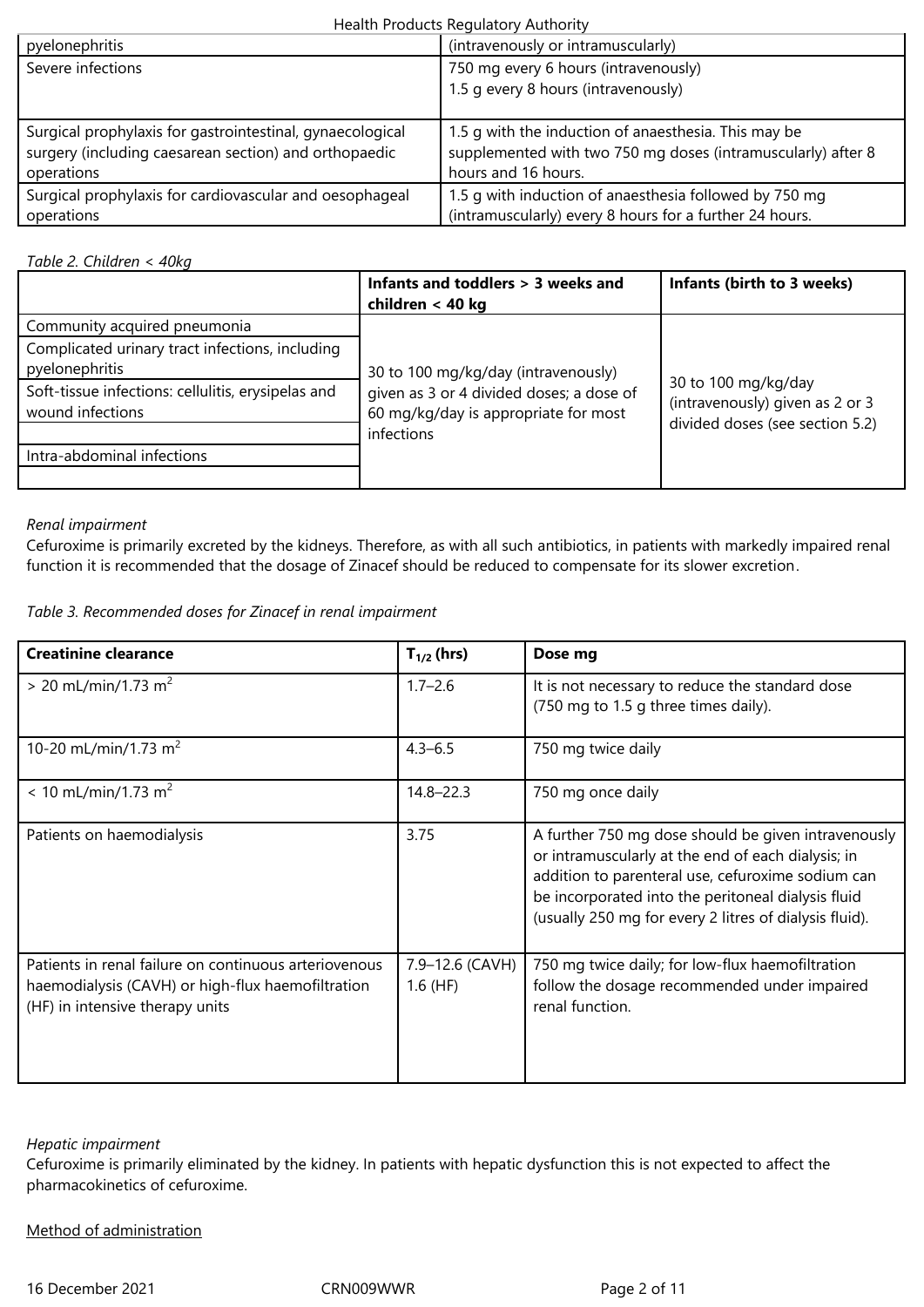#### Health Products Regulatory Authority

Zinacef should be administered by intravenous injection over a period of 3 to 5 minutes directly into a vein or via a drip tube or infusion over 30 to 60 minutes, or by deep intramuscular injection. Intramuscular injections should be injected well within the bulk of a relatively large muscle and not more than 750 mg should be injected at one site. For doses greater than 1.5 g intravenous administration should be used. For instructions on reconstitution of the medicinal product before administration, see section 6.6.

## **4.3 Contraindications**

Hypersensitivity to cefuroxime or to any of the excipients listed in section 6.1.

Patients with known hypersensitivity to cephalosporin antibiotics.

History of severe hypersensitivity (e.g. anaphylactic reaction) to any other type of beta-lactam antibacterial agent (penicillins, monobactams and carbapenems).

## **4.4 Special warnings and precautions for use**

#### Hypersensitivity reactions

As with all beta-lactam antibacterial agents, serious and occasionally fatal hypersensitivity reactions have been reported. In case of severe hypersensitivity reactions, treatment with cefuroxime must be discontinued immediately and adequate emergency measures must be initiated.

Before beginning treatment, it should be established whether the patient has a history of severe hypersensitivity reactions to cefuroxime, to other cephalosporins or to any other type of beta-lactam agent. Caution should be used if cefuroxime is given to patients with a history of non-severe hypersensitivity to other beta-lactam agents.

#### Concurrent treatment with potent diuretics or aminoglycosides

Cephalosporin antibiotics at high dosage should be given with caution to patients receiving concurrent treatment with potent diuretics such as furosemide or aminoglycosides. Renal impairment has been reported during use of these combinations. Renal function should be monitored in the elderly and those with known pre-existing renal impairment (see section 4.2).

#### Overgrowth of non-susceptible microorganisms

Use of cefuroxime may result in the overgrowth of *Candida.* Prolonged use may also result in the overgrowth of other non-susceptible microorganisms (e.g. enterococci and *Clostridioides difficile*), which may require interruption of treatment (see section 4.8).

Antibacterial agent–associated pseudomembranous colitis has been reported with use of cefuroxime and may range in severity from mild to life threatening. This diagnosis should be considered in patients with diarrhoea during or subsequent to the administration of cefuroxime (see section 4.8). Discontinuation of therapy with cefuroxime and the administration of specific treatment for *Clostridioides difficile* should be considered. Medicinal products that inhibit peristalsis should not be given.

#### Intracameral use and eye disorders

Zinacef is not formulated for intracameral use. Individual cases and clusters of serious ocular adverse reactions have been reported following unapproved intracameral use of cefuroxime sodium compounded from vials approved for intravenous/intramuscular administration. These reactions included macular oedema, retinal oedema, retinal detachment, retinal toxicity, visual impairment, visual acuity reduced, vision blurred, corneal opacity and corneal oedema.

#### Intra-abdominal infections

Due to its spectrum of activity, cefuroxime is not suitable for the treatment of infections caused by Gram-negative non-fermenting bacteria (see section 5.1).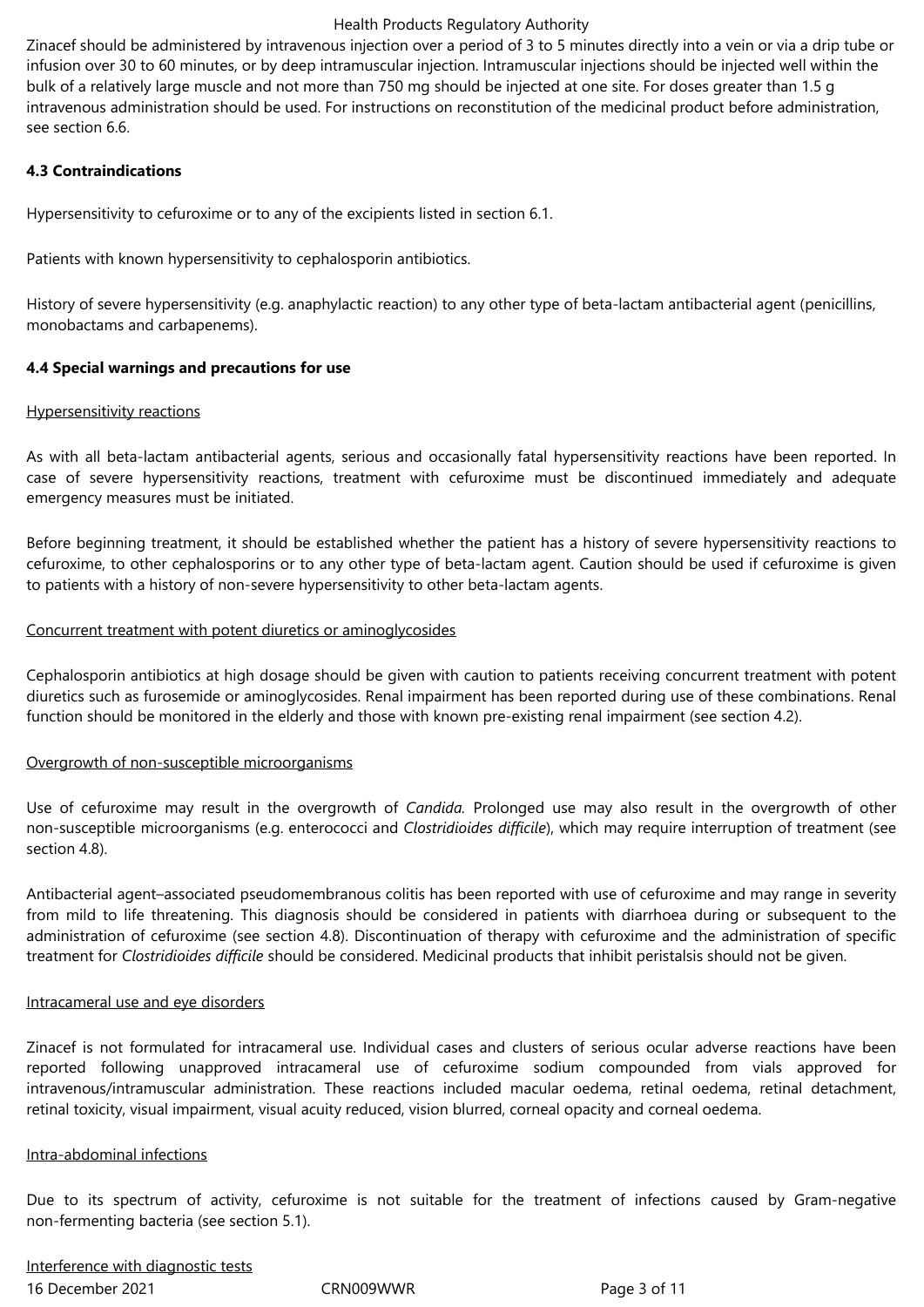The development of a positive Coombs Test associated with the use of cefuroxime may interfere with cross matching of blood (see section 4.8).

Slight interference with copper reduction methods (Benedict's, Fehling's, Clinitest) may be observed. However, this should not lead to false-positive results, as may be experienced with some other cephalosporins.

As a false negative result may occur in the ferricyanide test, it is recommended that either the glucose oxidase or hexokinase methods are used to determine blood/plasma glucose levels in patients receiving cefuroxime sodium.

#### Important information about sodium

This medicinal product contains 42 mg sodium per vial, equivalent to 2.1 % of the WHO recommended maximum daily intake of 2 g sodium for an adult.

## **4.5 Interaction with other medicinal products and other forms of interactions**

Cefuroxime may affect the gut flora, leading to lower oestrogen reabsorption and reduced efficacy of combined oral contraceptives.

Cefuroxime is excreted by glomerular filtration and tubular secretion. Concomitant use of probenicid is not recommended. Concurrent administration of probenecid prolongs the excretion of the antibiotic and produces an elevated peak serum level.

## **Potential nephrotoxic drugs and loop diuretics**

High-dosage treatments with cephalosporins should be carried out with caution on patients who are taking strong-acting diuretics (such as furosemide) or potential nephrotoxic preparations (such as aminoglycoside antibiotics), since impairment of renal function through such combinations cannot be ruled out.

#### **Other Interactions**

Determination of blood/plasma glucoselevels: refer to section 4.4. Concomitant use with oral anticoagulants may give rise to increased international normalised ratio (INR).q

#### **4.6 Fertility, pregnancy and lactation**

#### **Pregnancy**

There are limited amounts of data from the use of cefuroxime in pregnant women. Studies in animals have shown no reproductive toxicity (see section 5.3). Zinacef should be prescribed to pregnant women only if the benefit outweighs the risk.

Cefuroxime has been shown to cross the placenta and attain therapeutic levels in amniotic fluid and cord blood after intramuscular or intravenous dose to the mother.

#### Breastfeeding

Cefuroxime is excreted in human milk in small quantities. Adverse reactions at therapeutic doses are not expected, although a risk of diarrhoea and fungus infection of the mucous membranes cannot be excluded. A decision must be made whether to discontinue breast-feeding or to discontinue/abstain from cefuroxime therapy taking into account the benefit of breast feeding for the child and the benefit of therapy for the woman.

#### Fertility

There are no data on the effects of cefuroxime sodium on fertility in humans. Reproductive studies in animals have shown no effects on fertility.

#### **4.7 Effects on ability to drive and use machines**

No studies on the effects of cefuroxime on the ability to drive and use machines have been performed. However, based on known adverse reactions, cefuroxime is unlikely to have an effect on the ability to drive and use machines.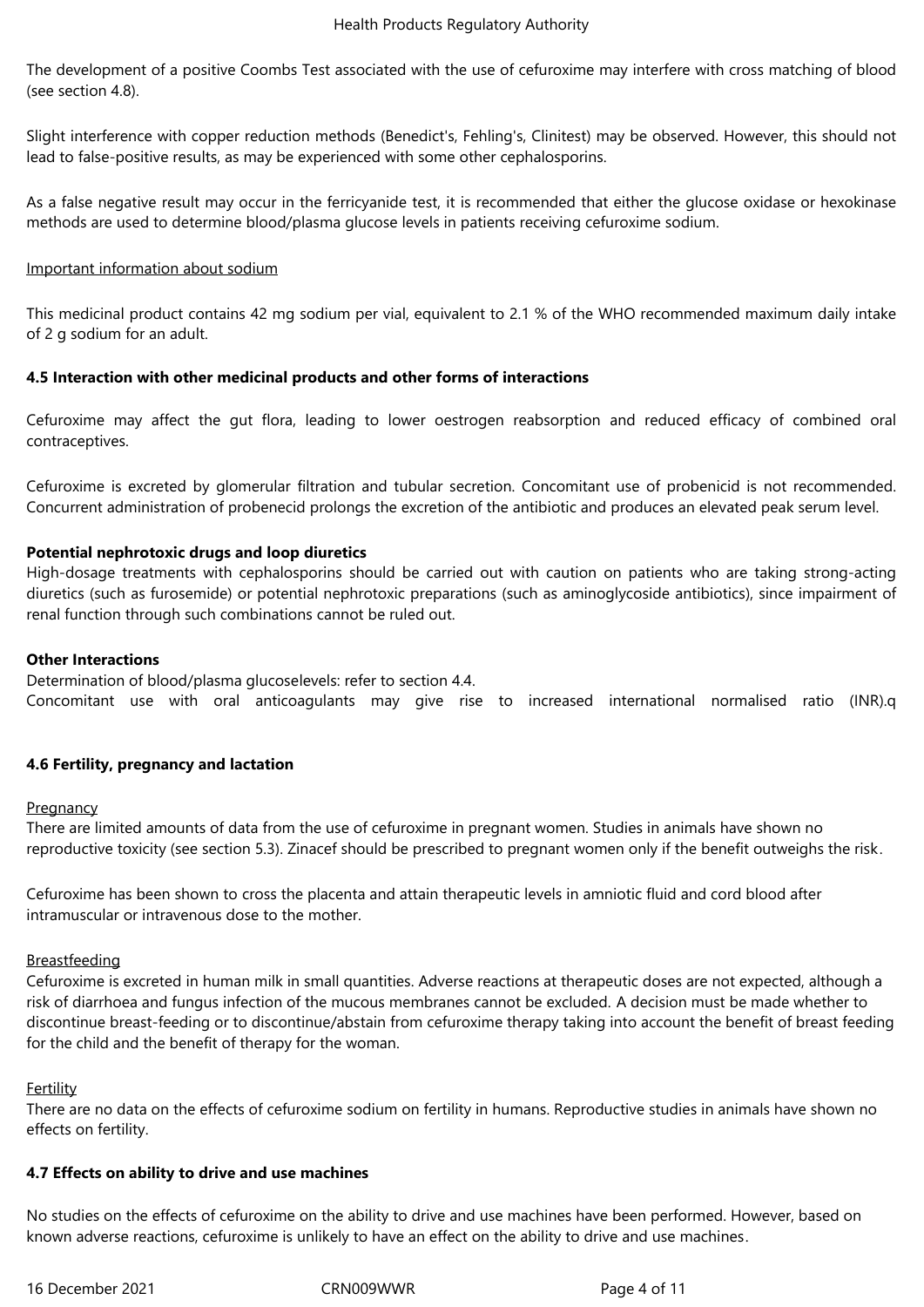The most common adverse reactions are neutropenia, eosinophilia, transient rise in liver enzymes or bilirubin, particularly in patients with pre-existing liver disease, but there is no evidence of harm to the liver and injection site reactions.

The frequency categories assigned to the adverse reactions below are estimates, as for most reactions suitable data for calculating incidence are not available. In addition, the incidence of adverse reactions associated with cefuroxime sodium may vary according to the indication.

Data from clinical trials were used to determine the frequency of very common to rare adverse reactions. The frequencies assigned to all other adverse reactions (i.e. those occurring at <1/10,000) were mainly determined using post-marketing data and refer to a reporting rate rather than a true frequency.

Treatment related adverse reactions, all grades, are listed below by MedDRA body system organ class, frequency and grade of severity. The following convention has been utilised for the classification of frequency: very common ≥1/10; common ≥1/100 to < 1/10; uncommon ≥1/1,000 to < 1/100; rare ≥1/10,000 to < 1/1,000; very rare < 1/10,000 and not known (cannot be estimated from the available data).

| System organ     | Common            | <b>Uncommon</b>   | <b>Not known</b>                                                      |
|------------------|-------------------|-------------------|-----------------------------------------------------------------------|
| class            |                   |                   |                                                                       |
| Infections and   |                   |                   | Candida overgrowth, overgrowth of Clostridioides difficile            |
| infestations     |                   |                   |                                                                       |
| <b>Blood and</b> | neutropenia,      | leukopenia,       | thrombocytopenia, haemolytic anaemia                                  |
| lymphatic        | eosinophilia,     | positive          |                                                                       |
| system           | decreased         | Coombs test       |                                                                       |
| disorders        | haemoglobin       |                   |                                                                       |
|                  | concentration     |                   |                                                                       |
| Immune system    |                   |                   | drug fever, interstitial nephritis, anaphylaxis, cutaneous vasculitis |
| disorders        |                   |                   |                                                                       |
| Gastrointestinal |                   | gastrointestinal  | pseudomembranous colitis (see section 4.4)                            |
| disorders        |                   | disturbance       |                                                                       |
| Hepatobiliary    | transient rise in | transient rise in |                                                                       |
| disorders        | liver enzymes     | bilirubin         |                                                                       |
| Skin and         |                   | skin rash,        | erythema multiforme, toxic epidermal necrolysis and Stevens-Johnson   |
| subcutaneous     |                   | urticaria and     | syndrome, angioneurotic oedema                                        |
| tissue disorders |                   | pruritus          |                                                                       |
| Renal and        |                   |                   | elevations in serum creatinine, elevations in blood urea nitrogen and |
| <u>urinary</u>   |                   |                   | decreased creatinine clearance (see section 4.4)                      |
| disorders        |                   |                   |                                                                       |
| General          | injection site    |                   |                                                                       |
| disorders and    | reactions which   |                   |                                                                       |
| administration   | may include pain  |                   |                                                                       |
| site conditions  | and               |                   |                                                                       |
|                  | thrombophlebitis  |                   |                                                                       |

*Description of selected adverse reactions*

Cephalosporins as a class tend to be absorbed onto the surface of red cell membranes and react with antibodies directed against the drug to produce a positive Coombs test (which can interfere with cross matching of blood) and very rarely haemolytic anaemia.

Transient rises in serum liver enzymes or bilirubin have been observed which are usually reversible.

Pain at the intramuscular injection site is more likely at higher doses. However, it is unlikely to be a cause for discontinuation of treatment.

#### *Paediatric population*

The safety profile for cefuroxime sodium in children is consistent with the profile in adults.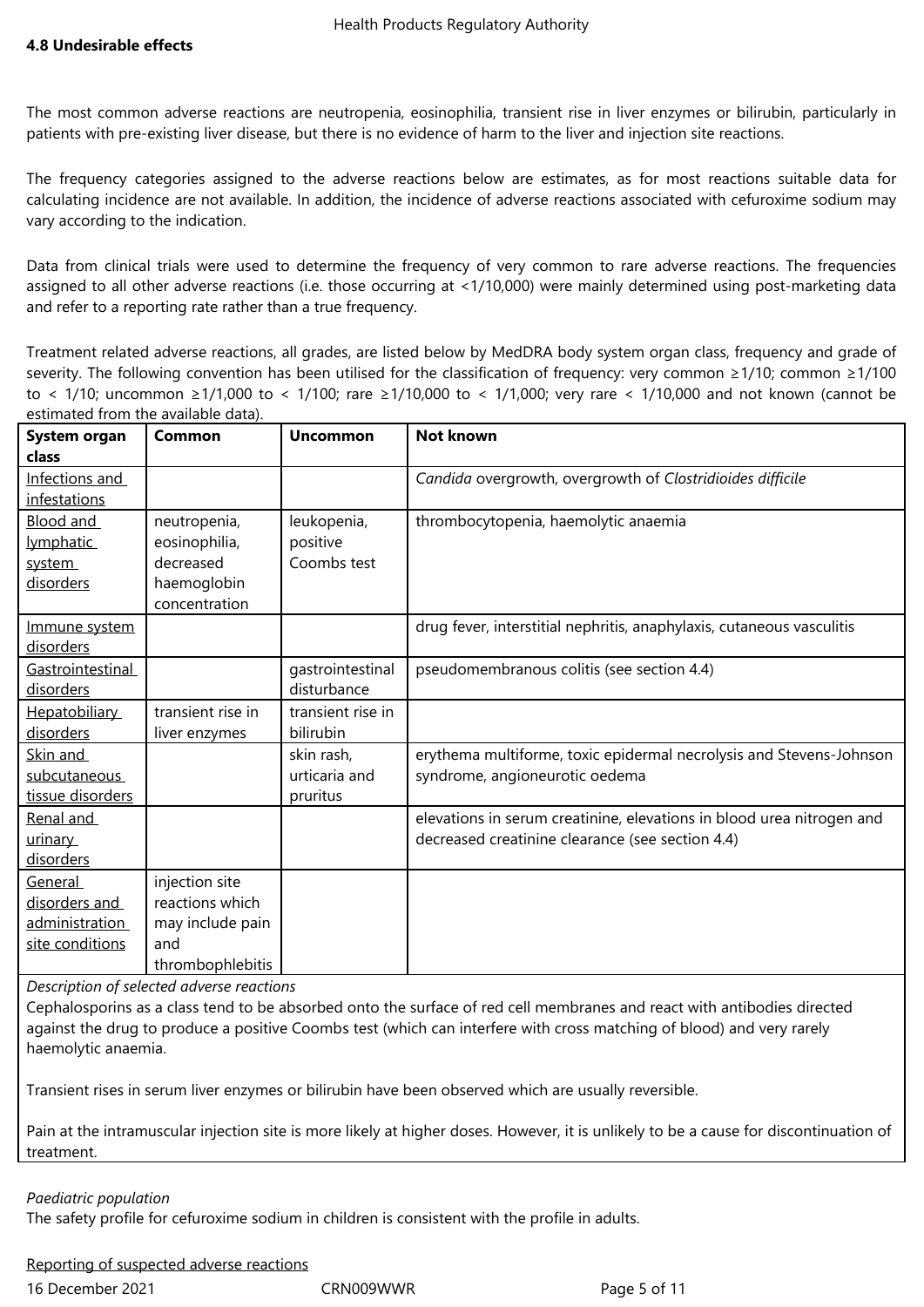adverse reactions via HPRA Pharmacovigilance, Website: www.hpra.ie.

## **4.9 Overdose**

Overdose can lead to neurological sequelae including en[cephalopath](http://www.hpra.ie/)y, convulsions and coma. Symptoms of overdose can occur if the dose is not reduced appropriately in patients with renal impairment (see sections 4.2 and 4.4).

Serum levels of cefuroxime can be reduced by haemodialysis or peritoneal dialysis.

## **5 PHARMACOLOGICAL PROPERTIES**

## **5.1 Pharmacodynamic properties**

Pharmacotherapeutic group: antibacterials for systemic use, second-generation cephalosporins, ATC code: J01DC02 Mechanism of action

Cefuroxime inhibits bacterial cell wall synthesis following attachment to penicillin binding proteins (PBPs). This results in the interruption of cell wall (peptidoglycan) biosynthesis, which leads to bacterial cell lysis and death.

#### Mechanism of resistance

Bacterial resistance to cefuroxime may be due to one or more of the following mechanisms:

- hydrolysis by beta-lactamases including (but not limited to)extended-spectrum beta-lactamases (ESBLs), and Amp-C enzymes, that may be induced or stably derepressed in certain aerobic Gram-negative bacterial species;
- reduced affinity of penicillin-binding proteins for cefuroxime;
- outer membrane impermeability, which restricts access of cefuroxime to penicillin binding proteins in Gram-negative bacteria;
- bacterial efflux pumps.

Organisms that have acquired resistance to other injectable cephalosporins are expected to be resistant to cefuroxime. Depending on the mechanism of resistance, organisms with acquired resistance to penicillins may demonstrate reduced susceptibility or resistance to cefuroxime.

#### Cefuroxime sodium breakpoints

Minimum inhibitory concentration (MIC) breakpoints established by the European Committee on Antimicrobial Susceptibility Testing (EUCAST) are as follows:

| <b>Breakpoints (mg/L)</b><br><b>Microorganism</b> |                   |                   |
|---------------------------------------------------|-------------------|-------------------|
|                                                   | Susceptible       | Resistant         |
| Enterobacteriaceae <sup>1</sup>                   | $< 8^2$           | >8                |
| Staphylococcus spp.                               | Note <sup>3</sup> | Note <sup>3</sup> |
| Streptococcus A, B, C and G                       | Note <sup>4</sup> | Note <sup>4</sup> |
| Streptococcus pneumoniae                          | $\leq 0.5$        | >1                |
| Streptococcus (other)                             | $\leq 0.5$        | > 0.5             |
| Haemophilus influenzae                            | < 1               | >2                |
| Moraxella catarrhalis                             | $\leq$ 4          | >8                |
| Non-species related breakpoints <sup>1</sup>      | $\leq 4^5$        | $>8^{5}$          |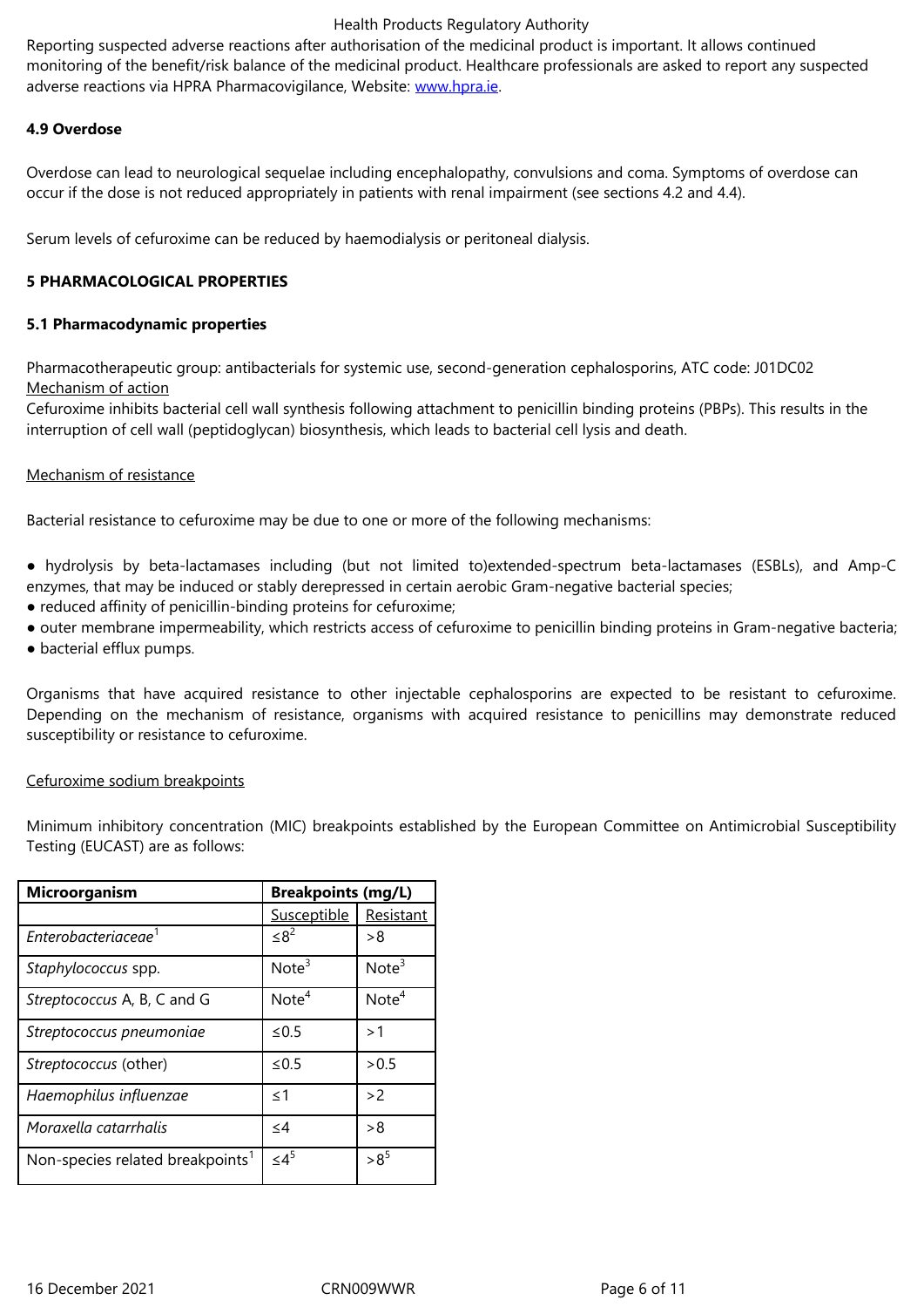#### Health Products Regulatory Authority

<sup>1</sup>The cephalosporin breakpoints for *Enterobacteriaceae* will detect all clinically important resistance mechanisms (including ESBL and plasmid mediated AmpC). Some strains that produce beta-lactamases are susceptible or intermediate to  $3<sup>rd</sup>$  or  $4<sup>th</sup>$  generation cephalosporins with these breakpoints and should be reported as found, i.e. the presence or absence of an ESBL does not in itself influence the categorization of susceptibility. In many areas, ESBL detection and characterization is recommended or mandatory for infection control purposes.

2 Breakpoint relates to a dosage of 1.5 g × 3 and to *E. coli, P. mirabilis* and *Klebsiellaspp*. only

<sup>3</sup> Susceptibility of staphylococci to cephalosporins is inferred from the methicillin susceptibility except for ceftazidme and cefixime and ceftibuten, which do not have breakpoints and should not be used for staphylococcal infections.

<sup>4</sup> The susceptibility of streptococcus groups A, B, C and G to cephalosporins is inferred from the benzylpenicillin susceptibility.

 $5$  Breakpoints apply to daily intravenous dose of 750 mg  $\times$ 3 and a high dose of at least 1.5  $q \times 3$ .

## Microbiological susceptibility

The prevalence of acquired resistance may vary geographically and with time for selected species and local information on resistance is desirable, particularly when treating severe infections. As necessary, expert advice should be sought when the local prevalence of resistance is known and the utility of the agent in at least some types of infections is questionable.

Cefuroxime is usually active against the following microorganisms *in vitro*.

| <b>Commonly susceptible species</b>                                        |
|----------------------------------------------------------------------------|
| Gram-positive aerobes:                                                     |
| Staphylococcus aureus (methicillin-suscpetible) \$                         |
| Streptococcus pyogenes                                                     |
| Streptococcus agalactiae                                                   |
| Gram-negative aerobes:                                                     |
| Haemophilus parainfluenzae                                                 |
| Moraxella catarrhalis                                                      |
| Microorganisms for which acquired resistance may be a problem              |
| Gram-positive aerobes:                                                     |
| Streptococcus pneumoniae                                                   |
| Streptococcus mitis (viridans group)                                       |
| Gram-negative aerobes:                                                     |
| Citrobacter spp. not including C. freundii                                 |
| Enterobacter spp.not including E. aerogenes and E. cloacaeEscherichia coli |
| Haemophilus influenzae                                                     |
| Klebsiella pneumoniae                                                      |
| Proteus mirabilis                                                          |
| Proteus spp. not including P. penneri and P. Vulgaris                      |
| Providencia spp.                                                           |
| Salmonella spp.                                                            |
| Gram-positive anaerobes:                                                   |

16 December 2021 **CRN009WWR** Page 7 of 11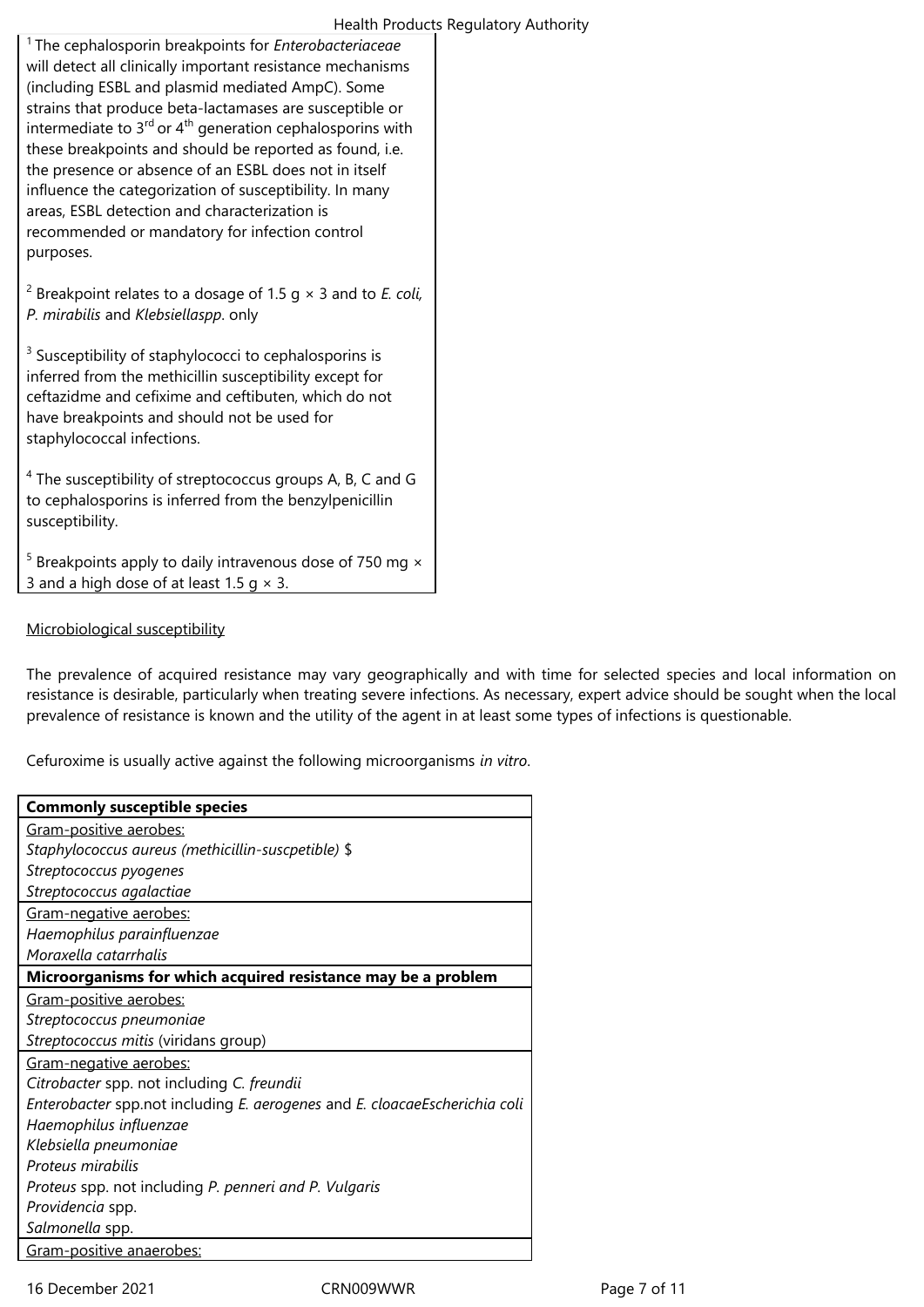| Peptostreptococcus spp.                    |
|--------------------------------------------|
| Propionibacterium spp.                     |
| Gram-negative anaerobes:                   |
| Fusobacterium spp.                         |
| Bacteroides spp.                           |
| <b>Inherently resistant microorganisms</b> |
| Gram-positive aerobes:                     |
| Enterococcus faecalis                      |
| Enterococcus faecium                       |
| Gram-negative aerobes:                     |
| Acinetobacter spp.                         |
| Burkholderia cepacia                       |
| Campylobacter spp.                         |
| Citrobacter freundii                       |
| Enterobacter aerogenes                     |
| Enterobacter cloacae                       |
| Morganella morganii                        |
| Proteus penneri                            |
| Proteus vulgaris                           |
| Pseudomonas aeruginosa                     |
| <b>Serratiamarcescens</b>                  |
| Stenotrophomonas maltophilia               |
| Gram-positive anaerobes:                   |
| Clostridioides difficile                   |
| Gram-negative anaerobes:                   |
| Bacteroides fragilis                       |
| Others:                                    |
| Chlamydia spp.                             |
| Mycoplasma spp.                            |
| Legionella spp.                            |

\$ All methicillin-resistant *S. aureus* are resistant to cefuroxime.

*In vitro* the activities of cefuroxime sodium and aminoglycoside antibiotics in combination have been shown to be at least additive with occasional evidence of synergy.

# **5.2 Pharmacokinetic properties**

#### Absorption

After intramuscular (IM) injection of cefuroxime to normal volunteers, the mean peak serum concentrations ranged from 27 to 35 microgram/mL for a 750 mg dose and from 33 to 40 microgram/mL for a 1000 mg dose, and were achieved within 30 to 60 minutes after administration. Following intravenous (IV) doses of 750 and 1500 mg, serum concentrations were approximately 50 and 100 microgram/mL, respectively, at 15 minutes.

AUC and C<sub>max</sub> appear to increase linearly with increase in dose over the single dose range of 250 to 1000 mg following IM and IV administration. There was no evidence of accumulation of cefuroxime in the serum from normal volunteers following repeat intravenous administration of 1500 mg doses every 8 hours.

# Distribution

Protein binding has been stated as 33 to 50%, depending on the methodology used. The average volume of distribution ranges from 9.3 to 15.8 L/1.73 m<sup>2</sup> following IM or IV administration over the dosage range of 250 to 1000 mg. Concentrations of cefuroxime in excess of the minimum inhibitory levels for common pathogens can be achieved in the tonsilla, sinus tissues, bronchial mucosa, bone, pleural fluid, joint fluid, synovial fluid, interstitial fluid, bile, sputum and aqueous humour. Cefuroxime passes the blood-brain barrier when the meninges are inflamed.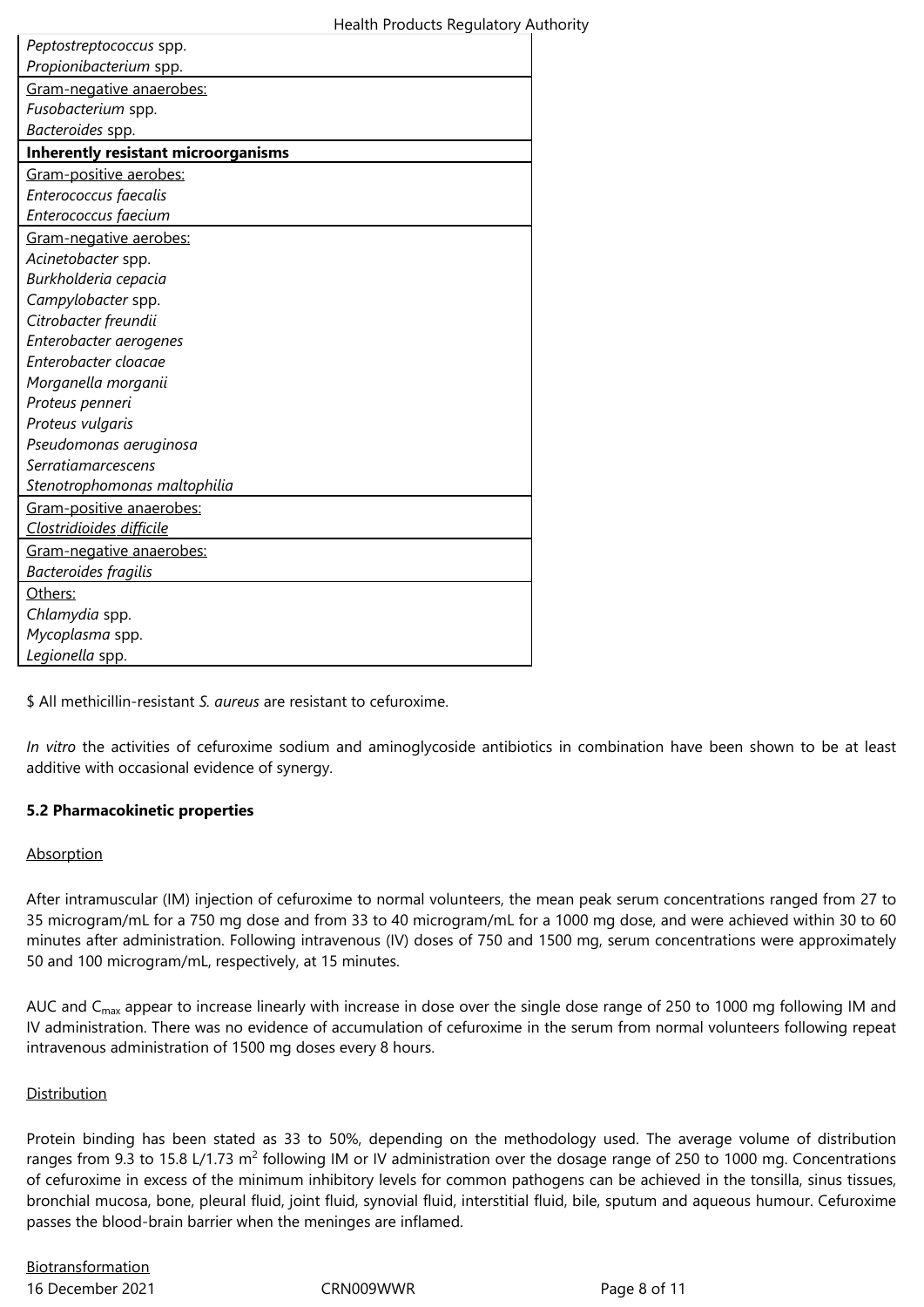Cefuroxime is not metabolised.

#### Elimination

Cefuroxime is excreted by glomerular filtration and tubular secretion. The serum half-life after either intramuscular or intravenous injection is approximately 70 minutes. There is an almost complete recovery (85 to 90%) of unchanged cefuroxime in urine within 24 hours of administration. The majority of the cefuroxime is excreted within the first 6 hours. The average renal clearance ranges from 114 to 170 mL/min/1.73 m<sup>2</sup> following IM or IV administration over the dosage range of 250 to 1000 mg.

## *Special patient populations*

## Gender

No differences in the pharmacokinetics of cefuroxime were observed between males and females following a single IV bolus injection of 1000 mg of cefuroxime as the sodium salt.

## **Elderly**

Following IM or IV administration, the absorption, distribution and excretion of cefuroxime in elderly patients are similar to younger patients with equivalent renal function. Because elderly patients are more likely to have decreased renal function, care should be taken in cefuroxime dose selection, and it may be useful to monitor renal function (see section 4.2).

#### Paediatrics

The serum half-life of cefuroxime has been shown to be substantially prolonged in neonates according to gestational age. However, in older infants (aged >3 weeks) and in children, the serum half-life of 60 to 90 minutes is similar to that observed in adults.

#### Renal impairment

Cefuroxime is primarily excreted by the kidneys. As with all such antibiotics, in patients with markedly impaired renal function (i.e.  $C1_{cr}$  <20 mL/minute) it is recommended that the dosage of cefuroxime should be reduced to compensate for its slower excretion (see section 4.2). Cefuroxime is effectively removed by haemodialysis and peritoneal dialysis.

#### Hepatic impairment

Since cefuroxime is primarily eliminated by the kidney, hepatic dysfunction is not expected to have an effect on the pharmacokinetics of cefuroxime.

#### PK/PD relationship

For cephalosporins, the most important pharmacokinetic-pharmacodynamic index correlating with *in vivo* efficacy has been shown to be the percentage of the dosing interval (%T) that the unbound concentration remains above the minimum inhibitory concentration (MIC) of cefuroxime for individual target species (i.e. %T>MIC).

#### **5.3 Preclinical safety data**

Non-clinical data reveal no special hazard for humans based on conventional studies of safety pharmacology, repeated dose toxicity, genotoxicity and toxicity to reproduction and development. No carcinogenicity studies have been performed; however, there is no evidence to suggest carcinogenic potential.

Gamma glutamyl transpeptidase activity in rat urine is inhibited by various cephalosporins, however the level of inhibition is less with cefuroxime. This may have significance in the interference in clinical laboratory tests in humans.

## **6 PHARMACEUTICAL PARTICULARS**

16 December 2021 CRN009WWR Page 9 of 11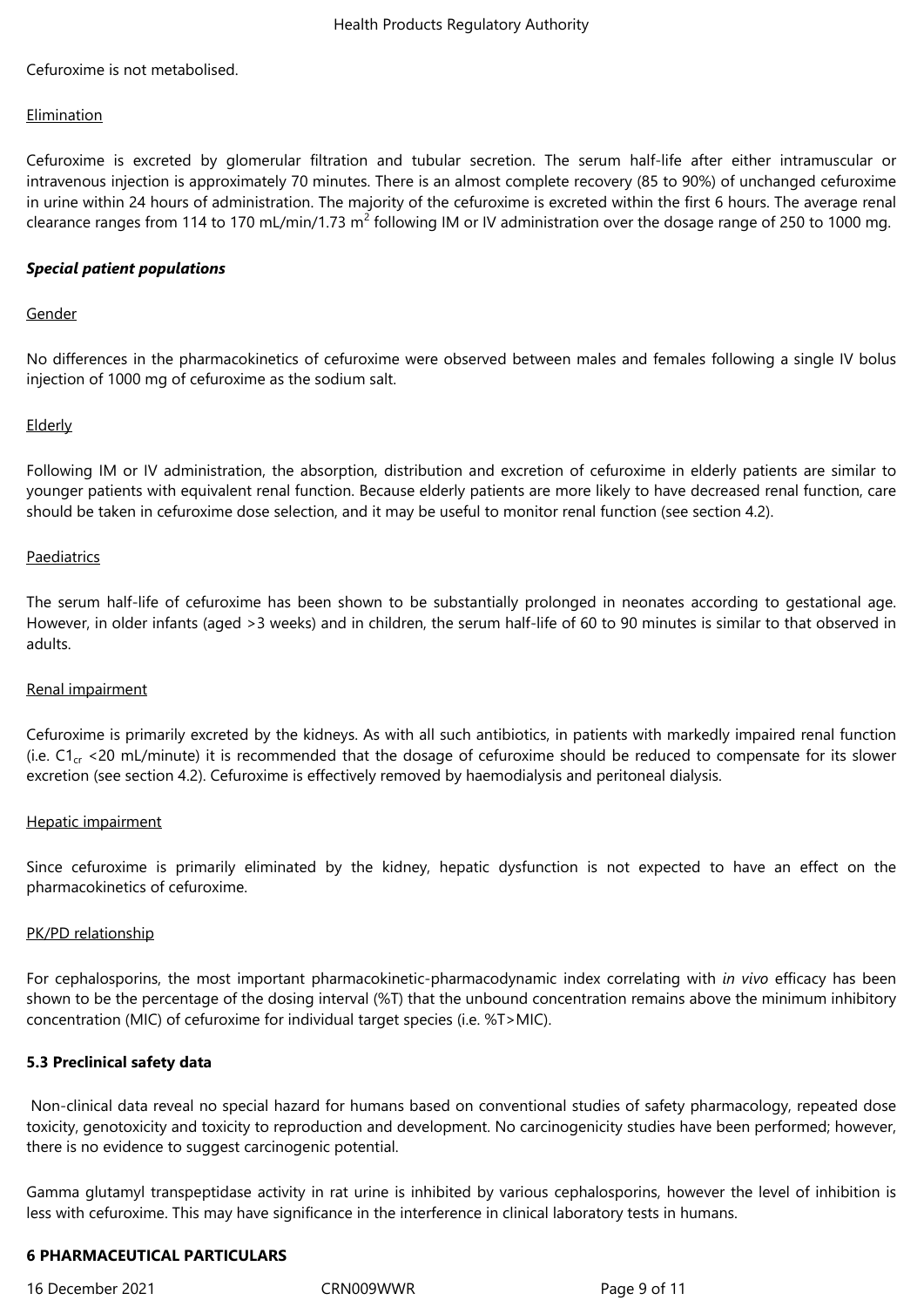## **6.1 List of excipients**

None.

## **6.2 Incompatibilities**

This medicinal product must not be mixed with other medicinal products except those mentioned in section 6.6.

## **6.3 Shelf life**

Dry Powder 3 years.

When reconstituted for injection, it can be stored for 5 hours if stored below 25 °C, or 72 hours if stored 2 to 8 °C.

When reconstituted for infusion, it can be stored for 3 hours if stored below 25 °C, or 72 hours if stored 2 to 8 °C.

From a microbiological point of view, the medicinal product should be used immediately. If not used immediately, in-use storage times and conditions prior to use are the responsibility of the user and would normally not be longer than 24 hours at 2 to 8°C unless reconstitution has taken place in controlled and validated aseptic conditions.

Single use only. Discard any remaining contents after use.

## **6.4 Special precautions for storage**

Store below 25 °C.Keep the vial in the outer carton in order to protect from light.

For storage conditions after reconstitution of the medicinal product, see section 6.3.

#### **6.5 Nature and contents of container**

Colourless glass vial, with a bromobutyl rubber plug and aluminium overseal with flip off plastic lid, containing 750 mg of cefuroxime (as cefuroxime sodium) powder.

The vials of cefuroxime powder may also be supplied with ampoules of water for injection as solvent.

# **6.6 Special precautions for disposal and other handling**

#### Instructions for constitution

Table 4. Additional volumes and concentrations, which may be useful when fractional doses are required.

|                           | Additional volumes and concentrations, which may be useful when fractional doses are required |                       |                                  |                        |
|---------------------------|-----------------------------------------------------------------------------------------------|-----------------------|----------------------------------|------------------------|
| <u>Vi</u>                 | Routes of administration                                                                      | <b>Physical State</b> | Amount of water to be added (mL) | Approximate cefuroxime |
| $\underline{\mathsf{al}}$ |                                                                                               |                       |                                  | concentration          |
| si                        |                                                                                               |                       |                                  | $(mq/mL)**$            |
| ze                        |                                                                                               |                       |                                  |                        |
| 750                       | intramuscular                                                                                 | suspension            | 3 mL                             | 216                    |
|                           | intravenous bolus                                                                             | solution              | at least 6 mL                    | 116                    |
| m                         | intravenous infusion                                                                          | solution              | at least 6 mL                    | 116                    |
| g                         |                                                                                               |                       |                                  |                        |
|                           |                                                                                               |                       |                                  |                        |

\* Reconstituted solution to be added to 50 or 100 mL of compatible infusion fluid (see information on compatibility, below)